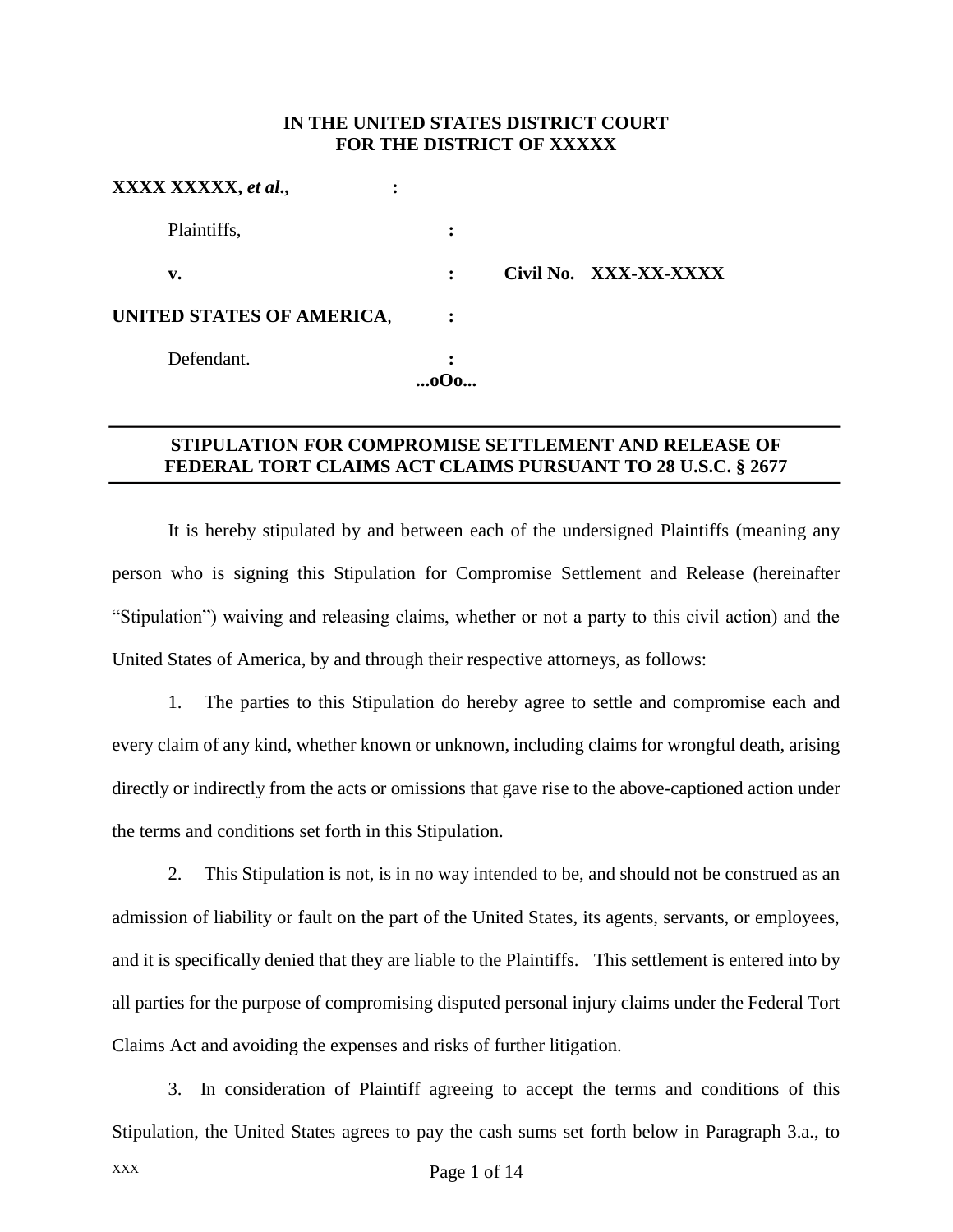purchase the annuity contracts described below in Paragraph 3.b., and to establish the Irrevocable Reversionary Inter Vivos Grantor Medical Care Trust (hereinafter "Reversionary Trust") described below in Paragraph 3.c.

a. Within three business days after counsel of record for the United States receives (1) this Stipulation signed by all parties to said document; (2) the Reversionary Trust signed by all parties to said document; (3) a court Order approving the settlement on behalf of **AAA AAA** (a minor); (4) the Social Security numbers or tax identification numbers of Plaintiffs and their attorneys; and (5) an authorization by the Attorney General or his designee to conclude negotiations and to consummate the settlement, counsel for the United States will send a formal request to the United States Treasury, requesting that the sum of **\$XXX** (hereinafter "Settlement Amount") be expeditiously sent by electronic funds transfer ("EFT") to the Huver and Associates, Inc., settlement account.

Within five business days after Huver and Associates, Inc., receives a notice from its bank that the Settlement Amount has been received into said company's settlement trust account and has received a legible copy of the birth certificate and social security card of **AAA AAA** (a minor), Huver and Associates, Inc., agrees to distribute the Settlement Amount as set forth below:

i. A check in the amount of **\$XXX** (hereinafter "Upfront Cash"), made payable to: (1) Parents on behalf of **AAA AAA** (a minor); (2) Parents; and (3) the law firm of **A, B, and C,** LLP. The Upfront Cash check shall be delivered to the Office of the United States Attorney for the District of **YYYYY** to be held by Defendant's counsel of record until such time as Plaintiffs' counsel of record files a motion with the District Court to dismiss this action in its entirety with prejudice, with each party to bear its own costs, expenses, and fees. Upon the filing of said motion, the United States will deliver the Upfront Cash check to Plaintiffs' counsel of record. In consideration for the payment of the Upfront Cash, the Plaintiffs stipulate and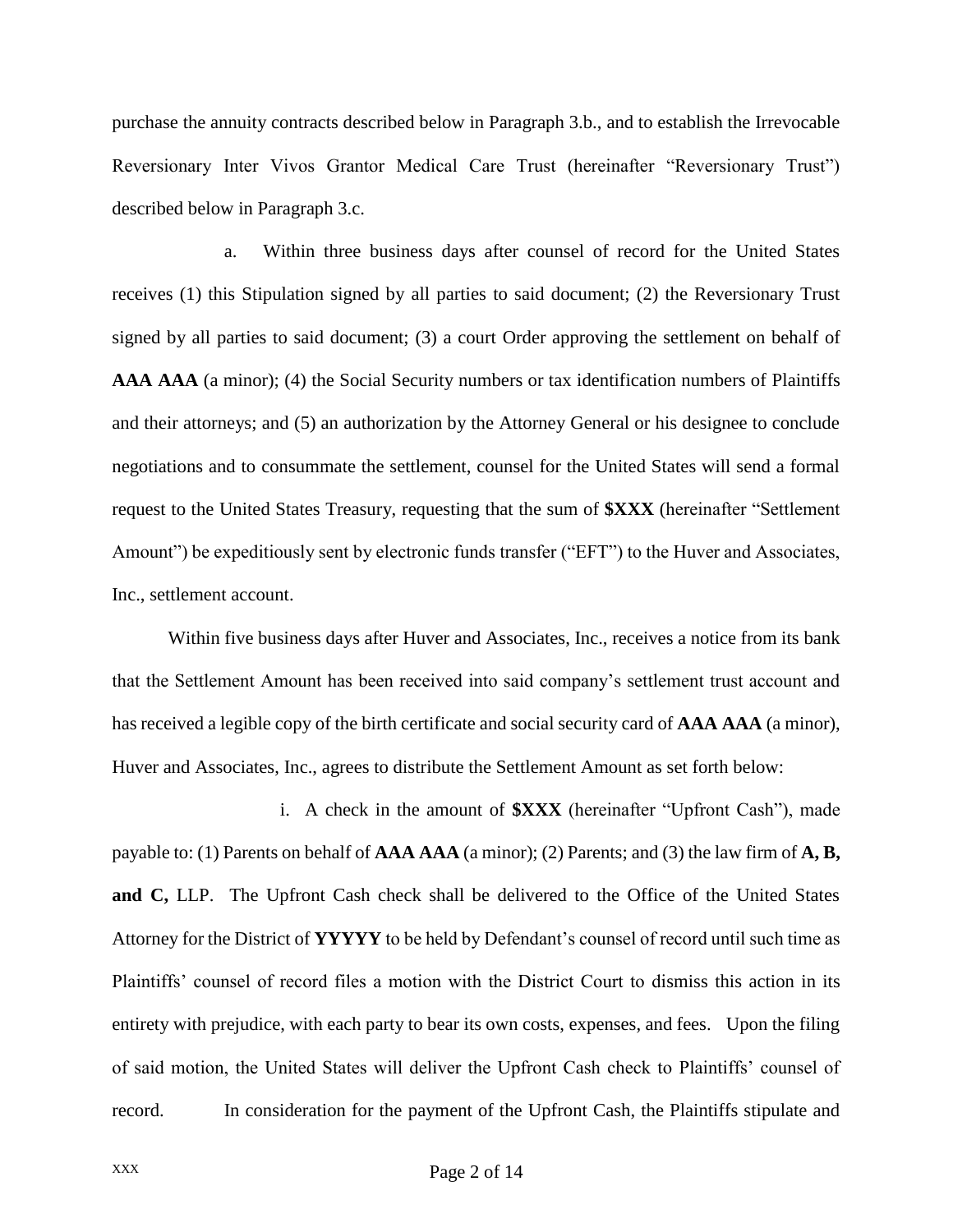agree that the United States will not sign any annuity application form or uniform qualified settlement form or any equivalent form; nor will the United States pay the Upfront Cash into a qualified settlement fund or its equivalent. Plaintiffs further stipulate and agree that they, their attorneys, and their representatives (including any structured settlement annuity broker, regardless of whether said broker was retained by them or by someone else, either before, during, or after the settlement) will not attempt to structure the Upfront Cash in any way, form, or manner, including by placing any of the Upfront Cash into any qualified settlement fund or its equivalent. However, nothing in this Paragraph 3.a.i. precludes the Plaintiffs from purchasing standard, non-structured settlement annuities after the Plaintiffs have cashed their Upfront Cash settlement proceeds, but they agree that they will not represent to any person, entity, or agency that they are purchasing structured settlement annuities and they agree they will not attempt to purchase such structured settlement annuities.

ii. For the funding of the Reversionary Trust described below in Paragraph 3.c., Huver and Associates, Inc., will distribute the sum of \$ **XXX** Dollars **(\$XXX)** (hereinafter "Trust Funding Amount") as follows:

(a) To an annuity company(ies), rated at least "A" by "A.M. Best Rating Service," the sum of One Dollar **(\$XXX**) to purchase the installment refund annuity contract described in paragraph 3.b., below.

(b) To the Reversionary Trust for and on behalf of **AAA AAA**, the sum of One Dollar **(\$XXX)**.

The parties agree that any attorneys' fees owed by the Plaintiffs in their Federal Tort Claims Act suit against the United States shall not exceed 25% of the Settlement Amount. 28 U.S.C. § 2678. The parties further agree that any such attorneys' fees, along with any costs and expenses of said action against the United States and any costs, expenses, or fees associated with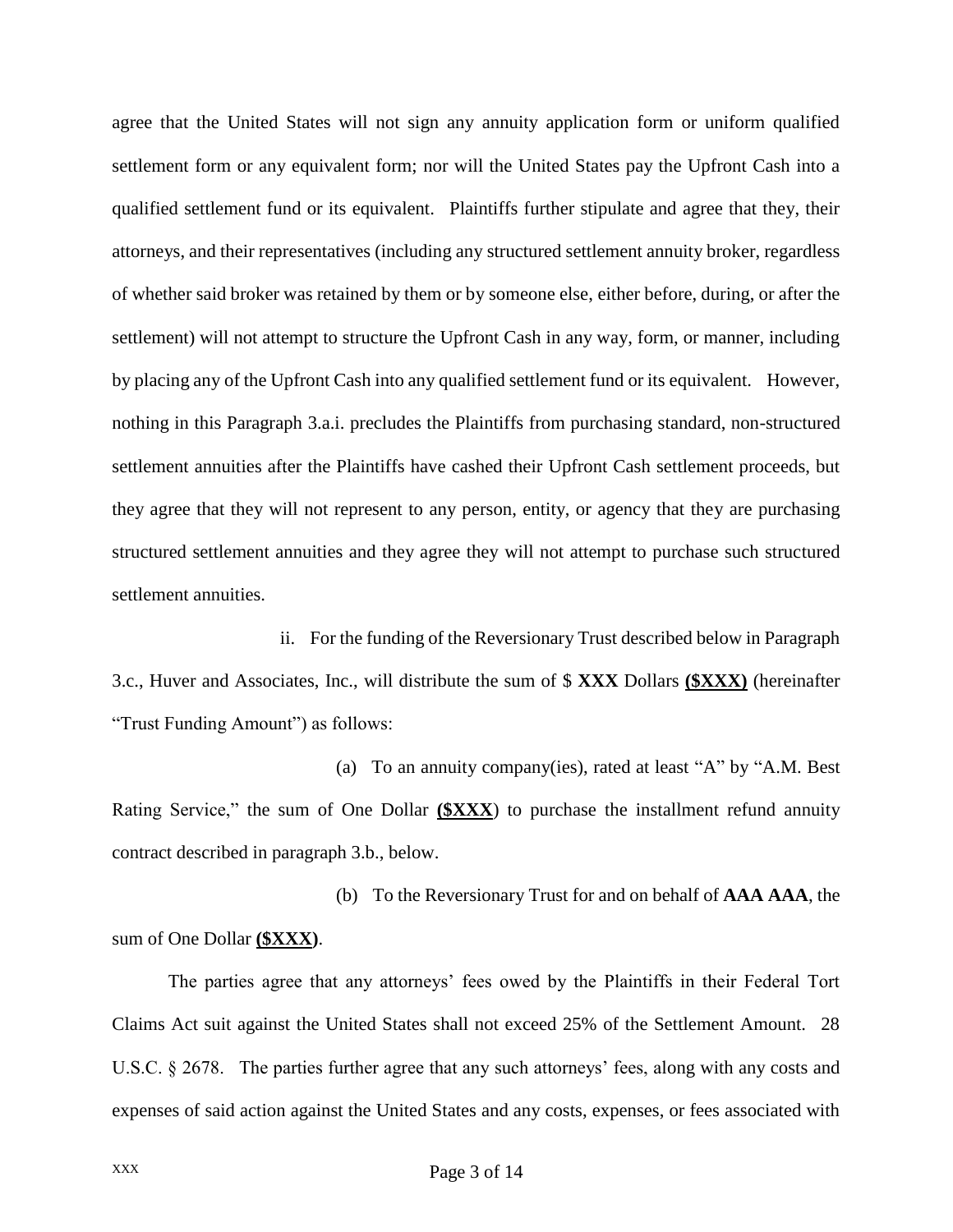obtaining any court approval of this settlement, shall be paid out of the Upfront Cash amount paid pursuant to Paragraph 3.a.i., above, and not in addition thereto. The parties agree that any fees for legal services incurred in this action, and in any court proceedings reviewing the settlement for approval purposes, shall be considered attorneys' fees and not costs, shall be subject to the provisions of 28 U.S.C. § 2678, and shall be paid out of the Upfront Cash amount paid pursuant to Paragraph 3.a.i., above, and not in addition thereto.

The Plaintiffs stipulate and agree that they are legally responsible for any and all past, present, and future liens or claims for payment or reimbursement, including any past, present, and future liens or claims for payment or reimbursement by private insurance companies, Medicaid or Medicare may have arising from the injuries that are the subject matter of this action. The Plaintiffs stipulate and agree that they will satisfy or resolve any and all past, present, and future liens or claims for payment or reimbursement asserted by any individual or entity, including private insurance companies, Medicaid, and Medicare may have arising from the injuries that are the subject matter of this action. The Plaintiffs and their attorneys represent that, as of the date they sign this Stipulation, they have made a diligent search and effort to determine the identity of any individual or entity that has or may have a lien or claim for payment or reimbursement arising from the injuries that are the subject matter of this action. The Plaintiffs and their attorneys agree that, no later than thirty (30) days from the date any past, present, or future lien or claim for payment or reimbursement is paid or resolved by the Plaintiffs, they will provide to the United States evidence that said lien or claim has been satisfied or resolved and that said lien holder or claimant has waived and released such lien or claim. The evidence required by the terms of this Paragraph may be satisfied by a letter from Plaintiffs' attorneys representing to counsel for the United States that such lien or claim has been satisfied or resolved and that the lien holder or claimant has waived and released such lien and claim.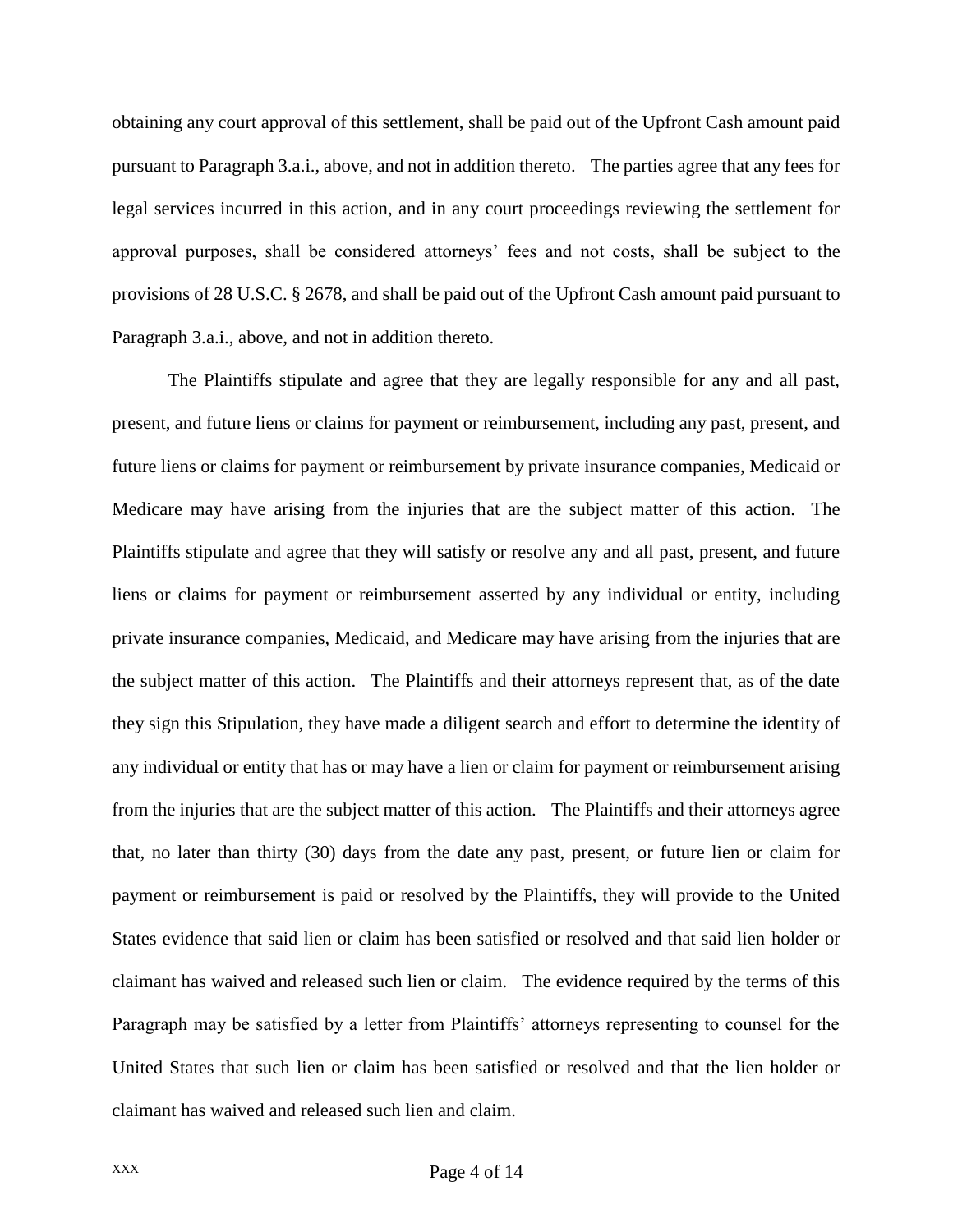b. Based upon the terms and conditions of this Stipulation, the United States shall purchase an installment refund annuity contract to pay to the Reversionary Trust for and on behalf of **AAA AAA**, a sum of **\$XXX per month**, compounding at one (**X**%) percent annually after the first year of payments, commencing 30 days from the date of the purchase of the annuity and continuing thereafter for the life of **AAA AAA** (Date of Birth: **YYYY**). In the event the cost of the annuity contract has either increased or decreased by the date of purchase, the monthly annuity payments set forth above shall be adjusted downward or upward to ensure that the premium cost of the annuity contract is equal to **\$XXX** and not more or less than that amount. The periodic payment is based upon the date of birth provided by the Plaintiffs. In the event the actual birth date of **AAA AAA** differs from the information provided by the Plaintiffs, the amount of the lifetime periodic payments shall be adjusted so the benefits of the contract are what the premiums paid for the lifetime annuity payments would have purchased on the date of the annuity's purchase. Upon the death of **AAA AAA**, any installment refund payments shall be made payable to the United States Treasury and sent to the Torts Branch, Civil Division, United States Department of Justice, P.O. Box 888, Benjamin Franklin Station, Washington, D.C. 20044, or, upon written notice, any subsequent change of address.

The annuity contracts being purchased pursuant to this Paragraph 3.b. will be owned solely and exclusively by the United States and will be purchased through Huver and Associates, Inc., as specified above in Paragraph 3.a. The parties stipulate and agree that the United States' only obligation with respect to said annuity contracts and any annuity payments there from is to purchase the annuity contracts, and they further agree that the United States does not guarantee or insure any of the annuity payments. The parties further stipulate and agree that the United States is released from any and all obligations with respect to the annuity contracts and annuity payments upon the purchase of the annuity contracts.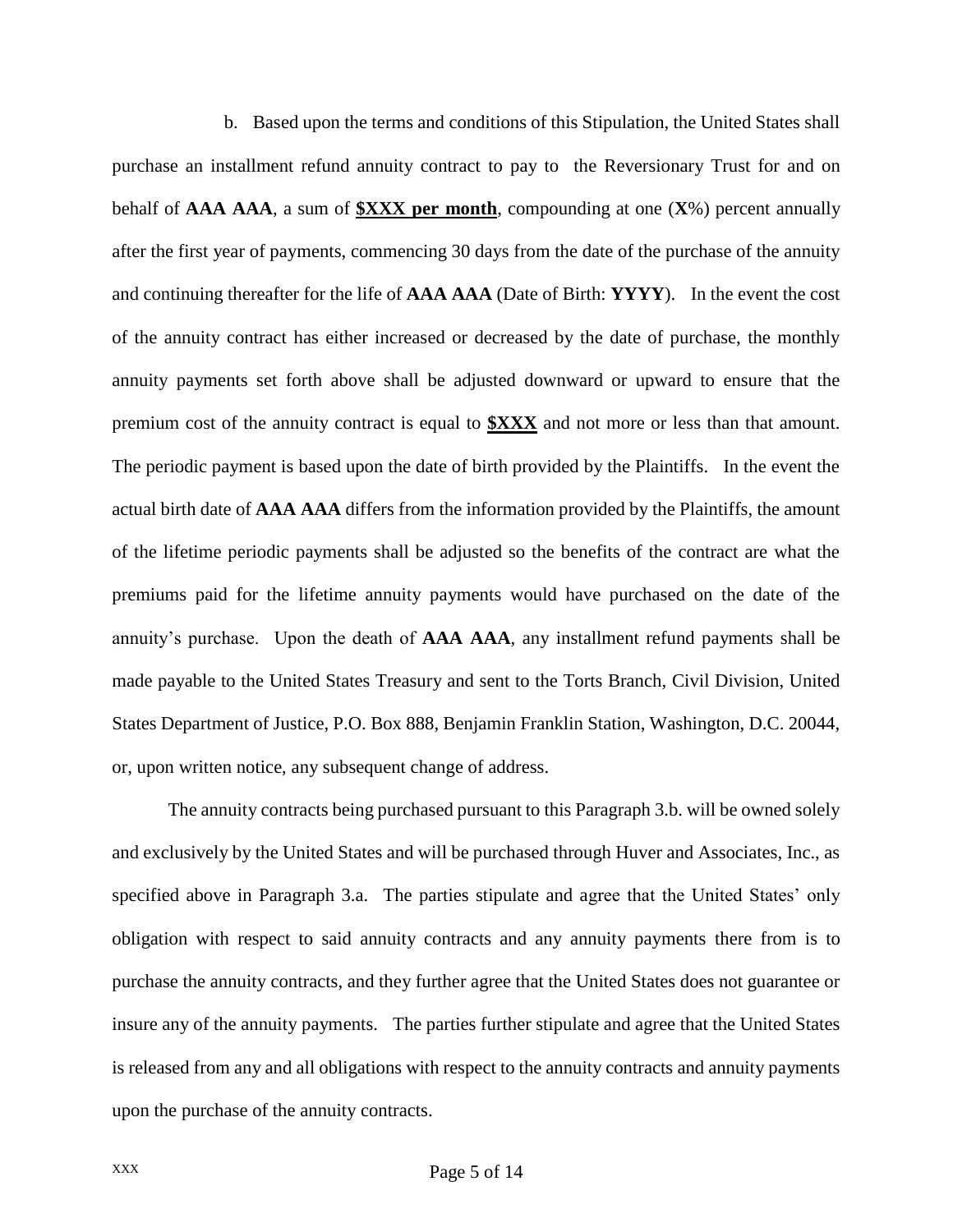The parties stipulate and agree that the annuity company that issues the annuity contracts shall at all times have the sole obligation for making all annuity payments. The obligation of the annuity company to make each annuity payment shall be discharged upon the mailing of a valid check, a direct deposit, or an electronic deposit, in the amount of such payment to the address or account designated by the party to whom the payment is required to be made under the Stipulation. Payments lost or delayed through no fault of the annuity company shall be promptly replaced by the annuity company issuing the payment.

The parties stipulate and agree that the annuity payments cannot be assigned, accelerated, deferred, increased, or decreased by the parties, that no part of any annuity payments called for herein or any assets of the United States are subject to execution or any legal process for any obligation in any manner, and that the Plaintiffs shall not have the power or right to sell, assign, mortgage, encumber, or anticipate said annuity payments, or any part thereof, by assignment or otherwise.

The parties agree that Plaintiffs and their heirs, executors, administrators, or assigns shall maintain with the annuity company and the United States a current mailing address, and shall notify the annuity company and the United States of the death of **AAA AAA**, within fifteen (15) days of the date of death. Plaintiffs and their guardians, heirs, executors, administrators, or assigns do hereby further agree that, upon the death of **AAA AAA**, they will provide to the annuity company and the United States a certified copy of the death certificate within fifteen (15) days of receipt of the certified copies.

c. The United States shall establish, as the grantor, the Reversionary Trust on the following terms and conditions:

i. The parties agree to the terms, conditions, and requirements of the Reversionary Trust, a copy of which is attached hereto and incorporated by reference.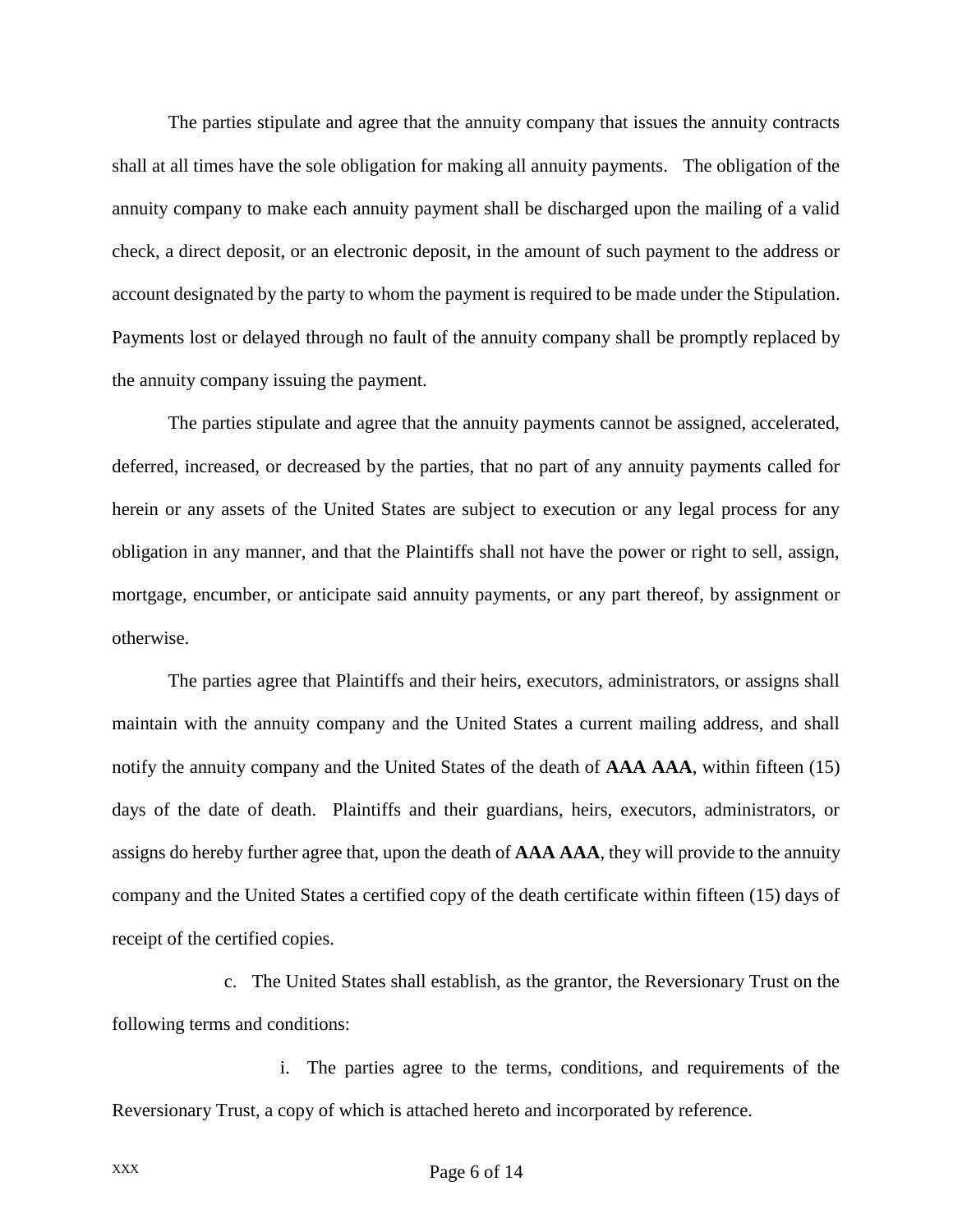ii. The parties agree that the Plaintiffs and their successors or assigns shall provide to the administrator and trustee of said trust any information, documentation, authorizations, or signatures required by the terms of the trust or by the administrator or trustee in administering the terms of the trust. The parties agree that the failure to provide such information, documentation, authorizations, or signatures may result in the denial, in whole or part, of payments from the trust estate, depending on the terms of the trust.

iii. The parties agree that Plaintiffs and their heirs, executors, administrators, or assigns shall maintain with the trustee, the administrator, and the United States a current mailing address, and shall notify the trustee, the administrator, and the United States of the death of **AAA AAA**, within fifteen (15) days of the date of death. Plaintiffs and their guardians, heirs, executors, administrators, or assigns do hereby further agree that, upon the death of **AAA AAA**, they will provide to the trustee, the administrator, and the United States a certified copy of the death certificate within fifteen (15) days of receipt of the certified copies.

iv. The parties agree that upon the death of **AAA AAA**, the trustee shall, to the extent authorized by the terms of said trust, pay allowable charges, expenses, and benefits, and liquidate and distribute the remaining trust estate to the United States made payable to the United States Treasury, and sent to the Torts Branch, Civil Division, United States Department of Justice, P.O. Box 888, Benjamin Franklin Station, Washington, D.C. 20044, or, upon written notice, any subsequent change of address.

4. In consideration of the United States agreeing to the terms and conditions of this Stipulation, Plaintiffs and their heirs, executors, administrators, or assigns do hereby accept the sums set forth above in Paragraph 3.a., the purchase of the annuity contracts set forth above in Paragraph 3.b., and the establishment of the Reversionary Trust set forth above in Paragraph 3.c., in full settlement, release, and satisfaction of any and all claims, demands, rights, and causes of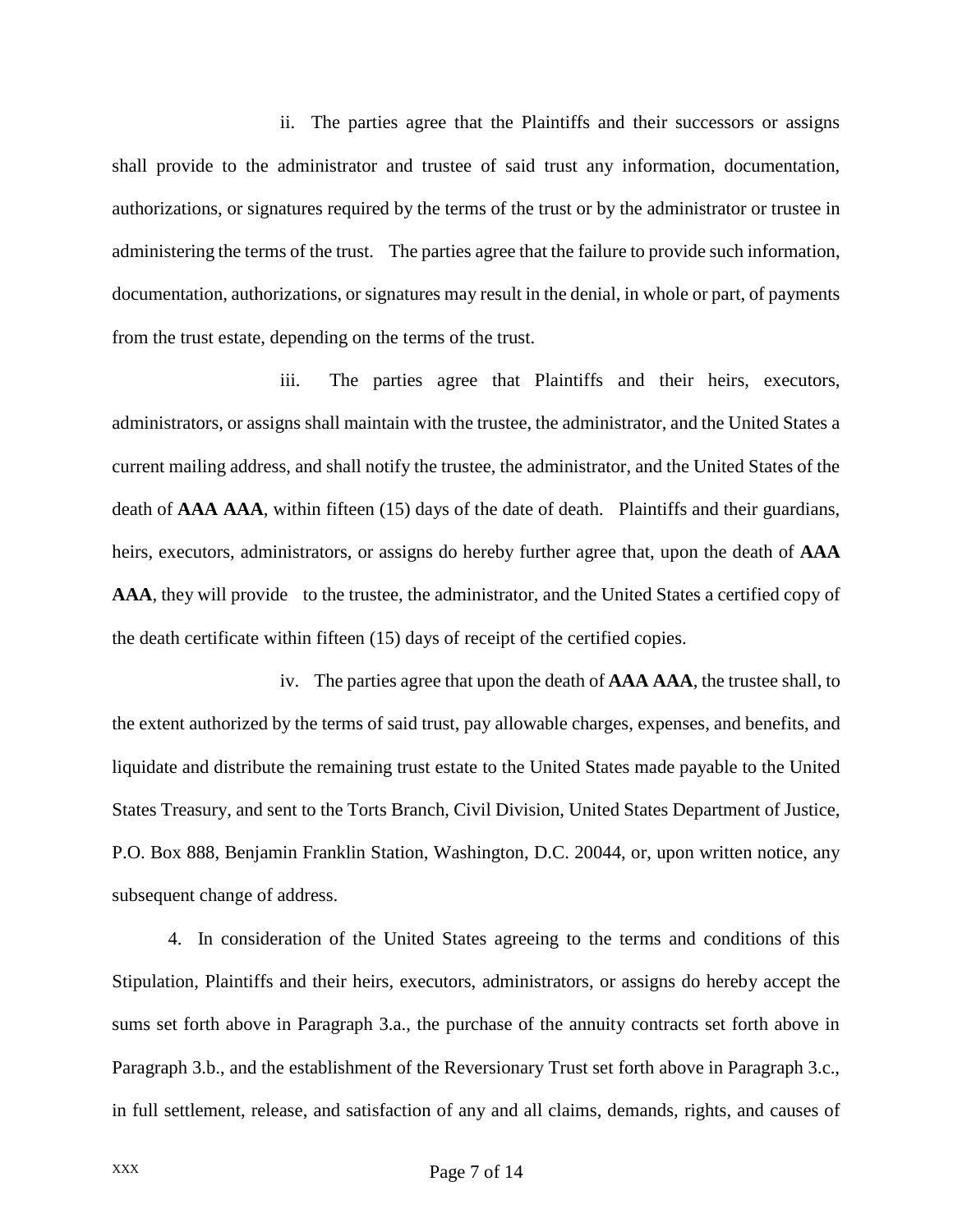action of whatsoever kind and nature, including any future claims for wrongful death and any claims for fees, interest, costs, and expenses, arising from, and by reason of, any and all known and unknown, foreseen and unforeseen, bodily and personal injuries, death, or damage to property, and the consequences thereof, which the Plaintiffs or their heirs, executors, administrators, or assigns may have or hereafter acquire against the United States, its agents, servants, and employees on account of the same subject matter that gave rise to the above-captioned action. Plaintiffs and their heirs, executors, administrators, and assigns do hereby further agree to reimburse, indemnify, and hold harmless the United States and its agents, servants, and employees from and against any and all such claims, causes of action, liens, rights, or subrogated or contribution interests (whether such claims, causes of action, liens, right, subrogated interests, or contribution interests sound in tort, contract, or statutory) incident to, or resulting or arising from, the acts or omissions that gave rise to the above-captioned action, including claims or causes of action for wrongful death.

5. This compromise settlement is specifically subject to each of the following conditions:

a. The Attorney General or the Attorney General's designee must approve the terms of the settlement and authorize the attorneys representing the United States to negotiate and consummate a settlement for the amount and upon the terms and conditions agreed upon by the parties, as set forth in this Stipulation.

b. The parties must agree in writing to the terms, conditions, and requirements of this Stipulation and the Reversionary Trust. The parties stipulate and agree that the Stipulation and the compromise settlement are null and void in the event the parties cannot agree on the terms, conditions, and requirements of this Stipulation or the Reversionary Trust. The terms, conditions, and requirements of this Stipulation are not severable and the failure to agree, fulfill, or comply with any term, condition, or requirement renders the entire Stipulation and the compromise settlement null and void. The parties must agree to the terms, conditions, and requirements of the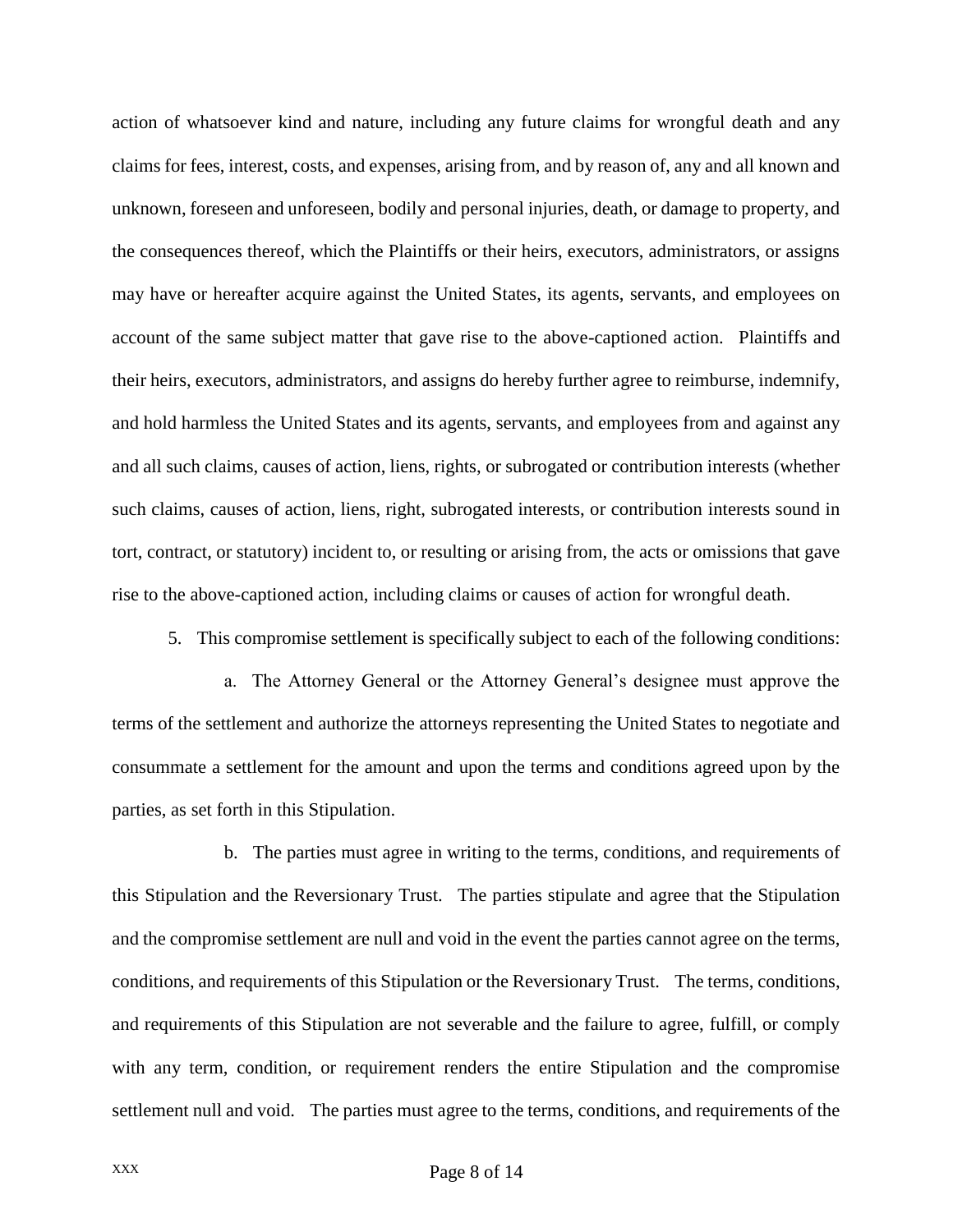Stipulation and the Reversionary Trust before counsel for the United States will seek settlement authority from the Attorney General or the Attorney General's designee.

c. **AAA AAA**, a minor, must be alive at the time the annuity contracts described in Paragraph 3.b., above, are purchased and at the time the Reversionary Trust being established pursuant to Paragraph 3.c., above, is "deemed established," as that phrase is defined in Article V of the Reversionary Trust. In the event of the death of **AAA AAA** prior to the date the annuity contracts are purchased or the Reversionary Trust is deemed established, the entire Stipulation and the compromise settlement are null and void.

d. Plaintiffs must provide the United States with a complete set of the extant medical records of **AAA AAA** (including any independent medical examinations conducted for purposes of this litigation, any and all clinic visits, whether for routine checkups or for treatment and care for any medical condition, injury, disease, etc., any and all hospital and emergency room records, and any records of any diagnostic testing) for the past 36 months for inspection and review by the United States or any medical consultant retained by the United States. The Plaintiffs must provide such extant medical records before counsel for the United States will seek settlement authority from the Attorney General or the Attorney General's designee.

e. Plaintiffs must obtain at their expense an Order by a court of competent jurisdiction approving the terms of the settlement on behalf of AAA AAA (a minor), based upon the terms and conditions of an Order or Orders provided by the United States. Plaintiffs agree to obtain any such court Order in a timely manner – time being of the essence. Plaintiffs further agree that the United States may void this settlement at its option in the event any such court Order is not obtained in a timely manner. In the event Plaintiffs fail to obtain any such court Order, the entire Stipulation and the compromise settlement are null and void. The Plaintiffs must obtain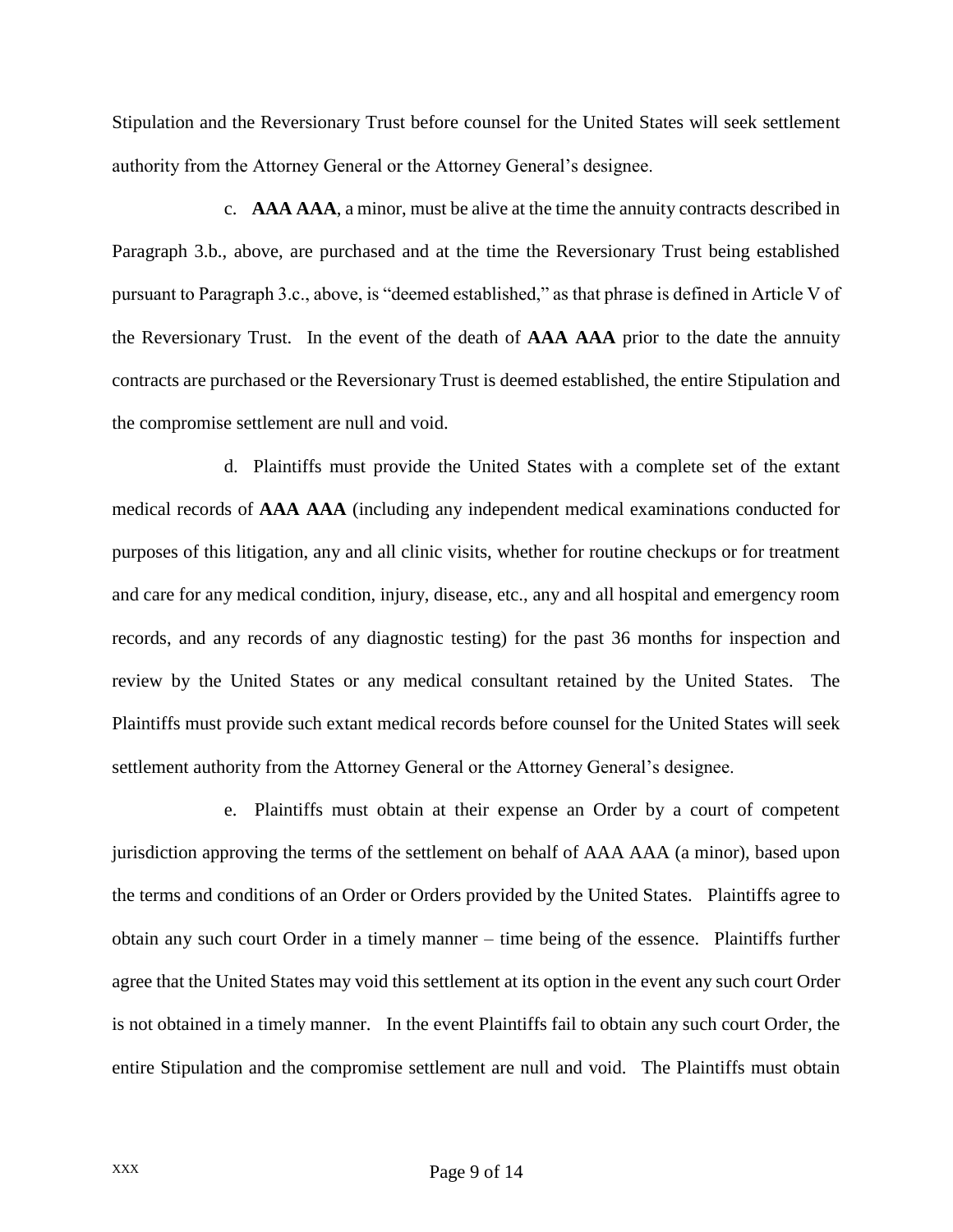any such court Order before counsel for the United States will seek settlement authority from the Attorney General or the Attorney General's designee.

f. Plaintiffs must obtain a release and waiver of any claim or cause of action (whether sounding in tort, contract, statutory, or otherwise) that any alleged tortfeasor, if any, has or may have in the future against the United States, its agents, servants, and employees arising out of the subject matter of the above-captioned action. The United States will provide the form of Release and Waiver to be used by the Plaintiffs. Prior to counsel for the United States seeking approval from the Attorney General or his designee, the Plaintiffs must provide the United States with either (i) all such releases and waivers required by this Paragraph 5.f., or (ii) a written representation by Plaintiffs' counsel stating, after a diligent search of counsel's law firm's records and files, including expert and consultant reports, and of the Plaintiffs' records and files, that the Plaintiffs and their counsel are unaware of any such potential tortfeasor.

g. In the event there are any currently known liens or claims for payment or reimbursement, including any liens or claims by Medicaid or Medicare, whether disputed as legally valid or not, Plaintiffs must obtain a release and waiver from any State, private entity, or private individual who claims to have such lien or claim. For purposes of this Stipulation, such lien or claim includes but is not limited to, a claim or cause of action for reimbursement for any payments made to or on behalf of the Plaintiffs or a claim or cause of action for reimbursement for any goods or services provided or furnished to or on behalf of the Plaintiffs. The United States will provide the form of Release and Waiver to be used by the Plaintiffs. Prior to counsel for the United States seeking approval from the Attorney General or his designee, the Plaintiffs must provide the United States with either (i) all such releases and waivers required by this Paragraph 5.g., or (ii) a written representation by Plaintiffs' counsel stating, after a diligent search of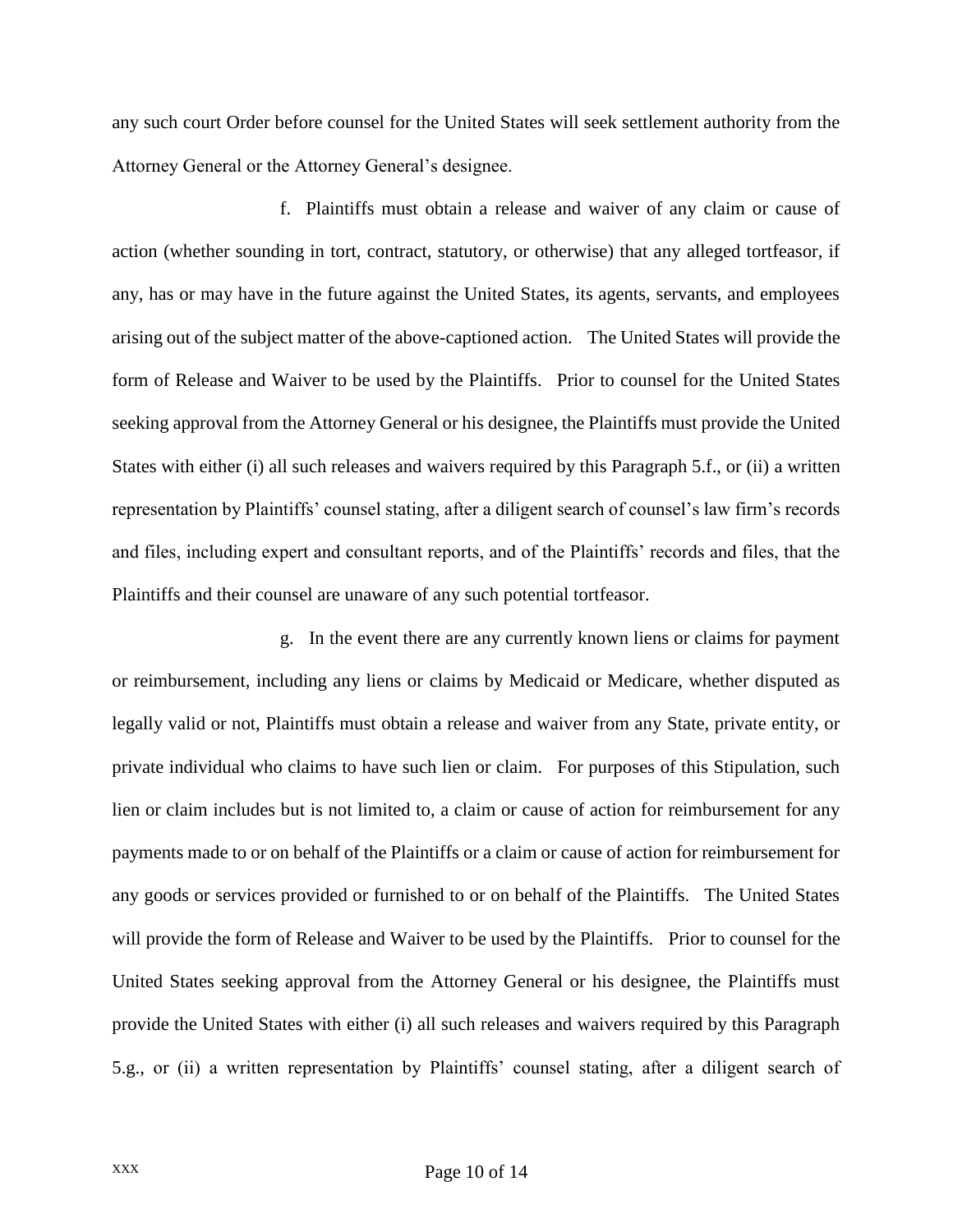counsel's law firm's records and files and of the Plaintiffs' personal records and files, that no such liens or claims are currently known to exist.

6. Subject to the terms and conditions set forth in Paragraph 3.a., above, Plaintiffs' attorneys agree to distribute the Upfront Cash paid pursuant to Paragraph 3.a.i., above, to the Plaintiffs after paying or resolving any lien or claim for reimbursement or payment for which Plaintiffs have agreed to be legally responsible under the terms of this Stipulation.

7. The parties agree that this Stipulation, including all the terms and conditions of this compromise settlement and any additional agreements relating thereto, may be made public in their entirety, and the Plaintiffs expressly consent to such release and disclosure pursuant to 5 U.S.C. § 552a(b).

8. It is contemplated that this Stipulation may be executed in several counterparts, with a separate signature page for each party. All such counterparts and signature pages, together, shall be deemed to be one document.

Executed this day of , **XXXX**.

## Defendant, UNITED STATES OF AMERICA

By: \_\_\_\_\_\_\_\_\_\_\_\_\_\_\_\_\_\_\_\_\_\_\_\_\_\_

**XXXX XXXX** Assistant United States Attorney District of **XXXX** Attorney for United States of America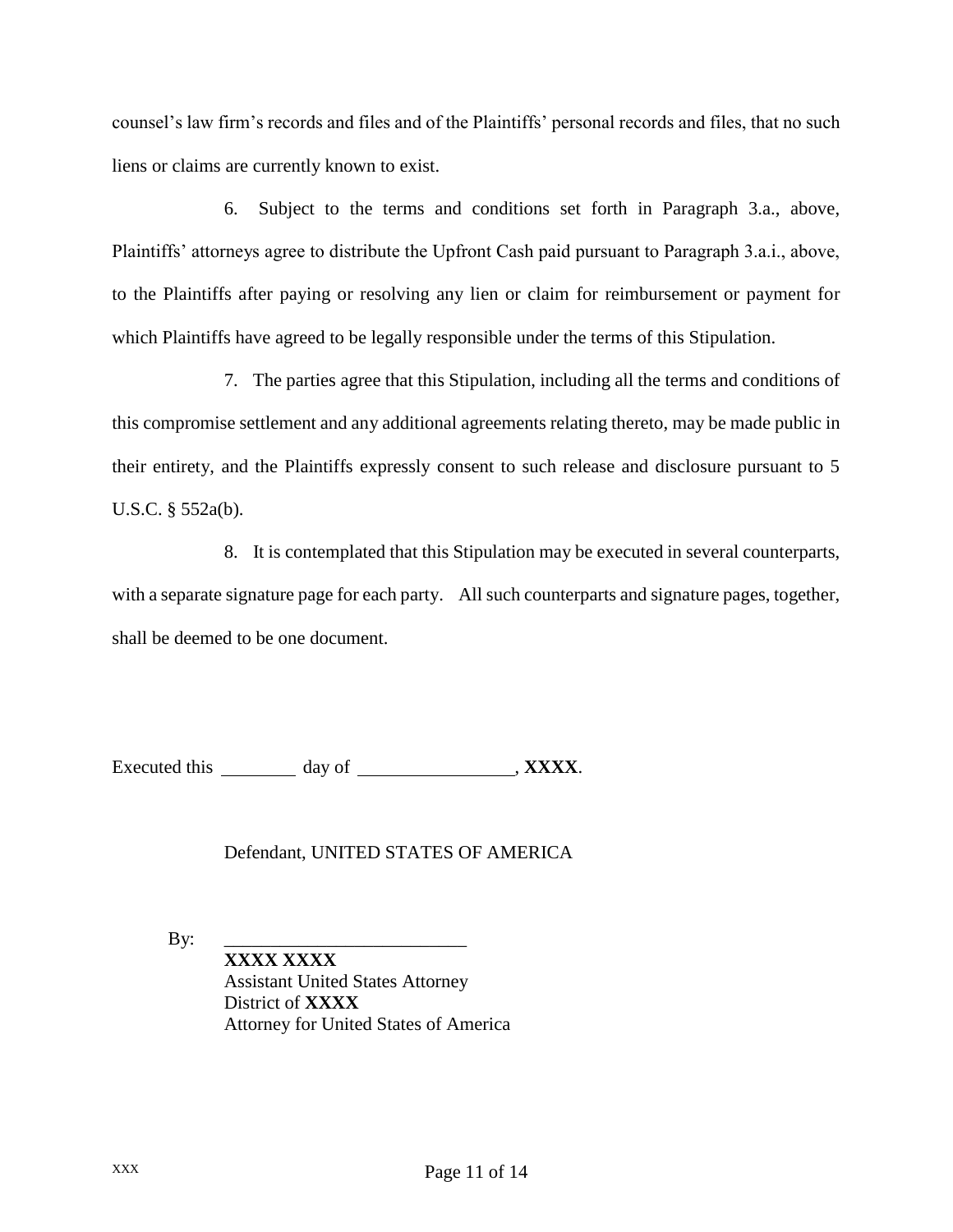Executed this day of , **XXXX**. PLAINTIFFS' ATTORNEY

**YYYY YYYY**  Attorney for Plaintiffs

\_\_\_\_\_\_\_\_\_\_\_\_\_\_\_\_\_\_\_\_\_\_\_\_\_\_\_

Executed this day of , **XXXX**. PLAINTIFFS' ATTORNEY

 $\overline{\phantom{a}}$  , where  $\overline{\phantom{a}}$ 

**YYYY YYYY** Attorney for Plaintiffs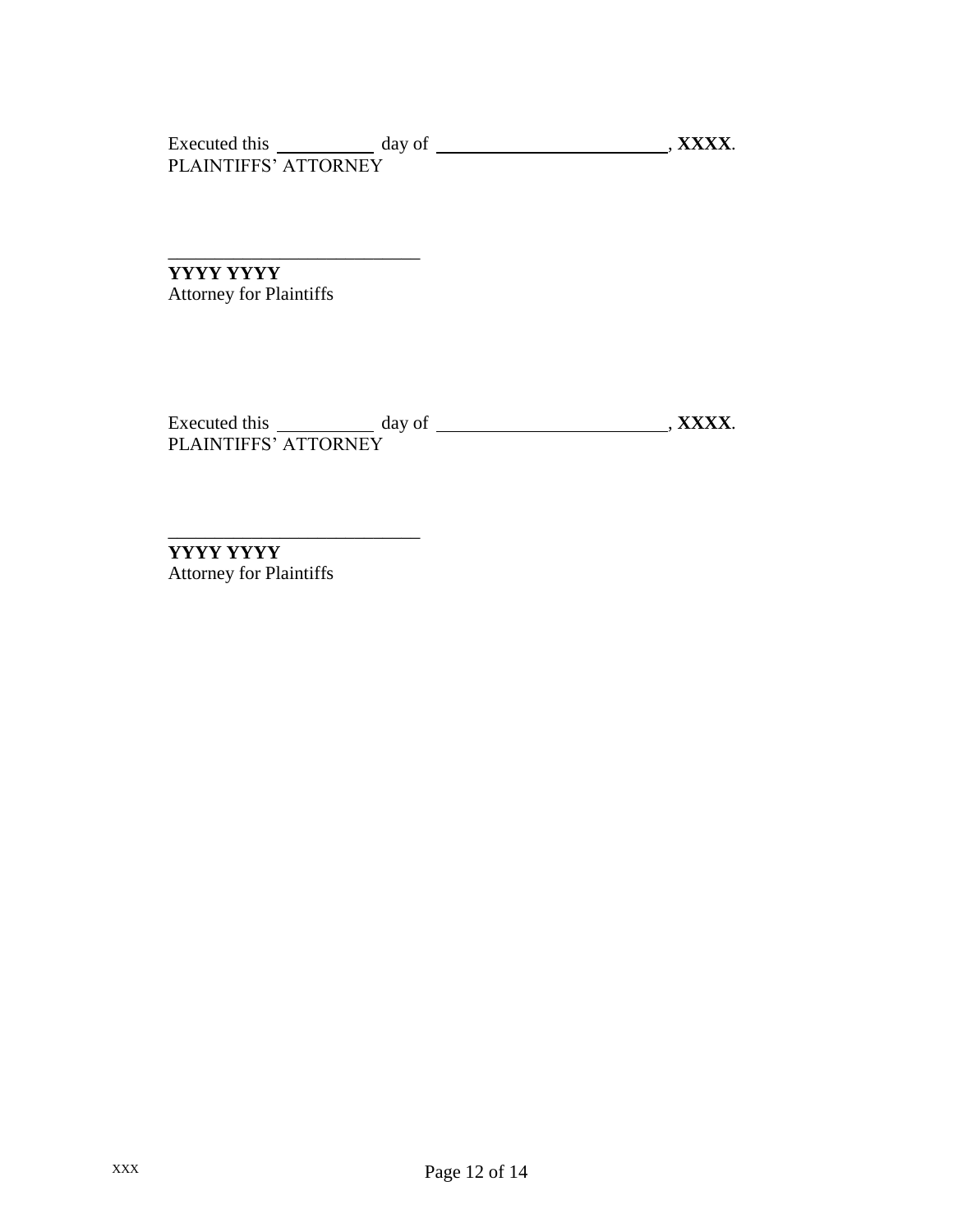By: \_\_\_\_\_\_\_\_\_\_\_\_\_\_\_\_\_\_\_\_\_\_\_\_\_\_\_\_\_\_\_\_\_\_\_\_\_\_\_\_\_

**CCC CCC**, *as parent and guardian*

By: \_\_\_\_\_\_\_\_\_\_\_\_\_\_\_\_\_\_\_\_\_\_\_\_\_\_\_\_\_\_\_\_\_\_\_\_\_\_\_\_\_

**DDD DDD**, *as parent and guardian*

Executed this day of , **XXXX**. PLAINTIFF CCC CCC

\_\_\_\_\_\_\_\_\_\_\_\_\_\_\_\_\_\_\_\_\_\_\_\_\_\_\_\_\_\_\_\_\_\_\_\_\_\_\_\_\_ **CCC CCC**, *Individually*

Executed this day of , **XXXX**. PLAINTIFF **DDDD DDDD**

**DDDD DDDD**, *Individually*

\_\_\_\_\_\_\_\_\_\_\_\_\_\_\_\_\_\_\_\_\_\_\_\_\_\_\_\_\_\_\_\_\_\_\_\_\_\_\_\_\_